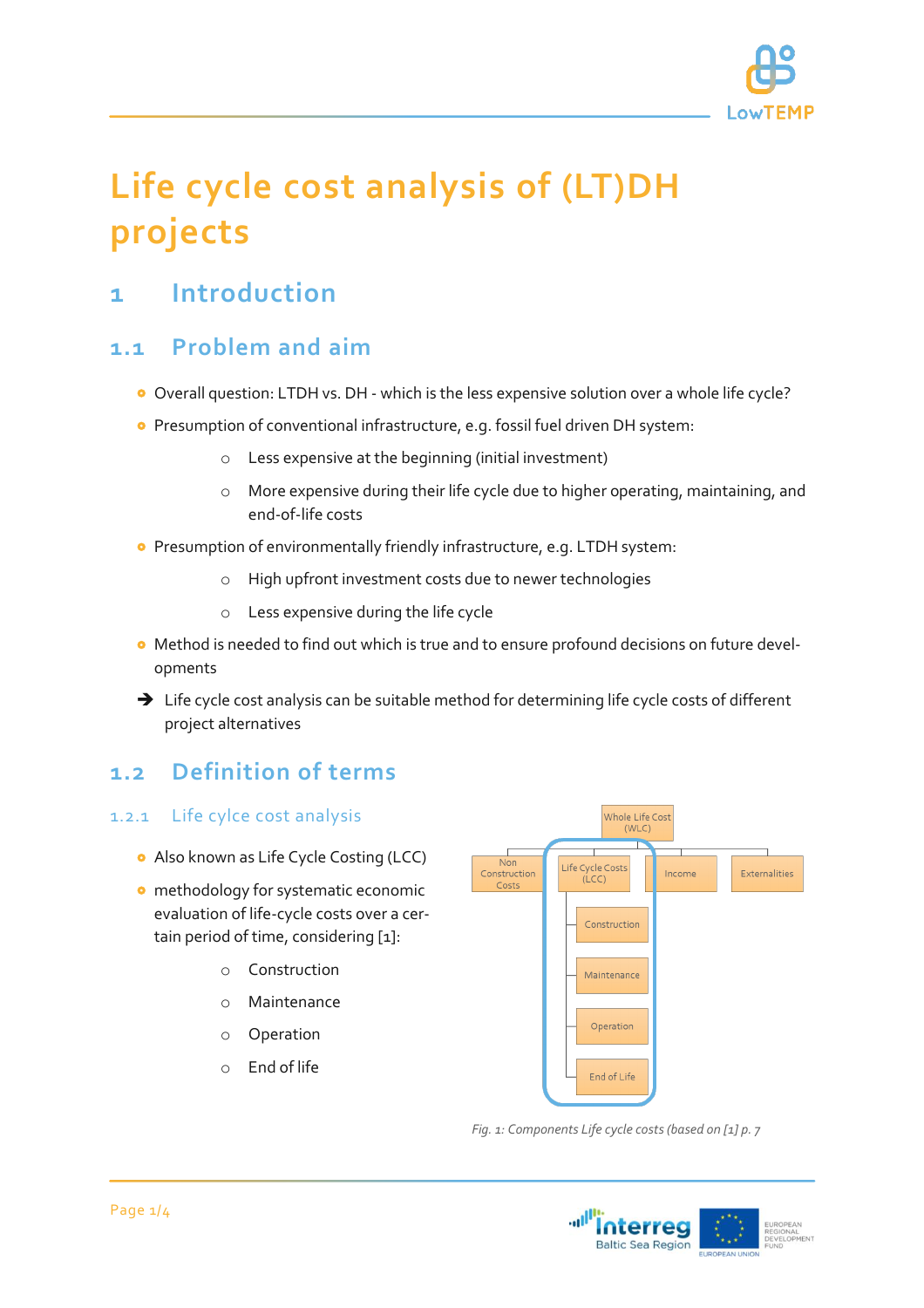

#### 1.2.2 Life cycle costs

Costs of an asset or its parts throughout its life cycle while fulfilling the performance requirements [1]

#### 1.2.3 End-of-Life

- Last stage of Life-Cycle, including:
	- o Decommissioning
	- o Deconstruction or leaving components on site
	- o If deconstruction:
		- **Disposal or**
		- Recycling

# **2 Performing Life Cycle Cost Analysis**

### **2.1 Calculation method**

- Net present value method for calculating life cycle costs
- **•** Time of consideration: life cycle length
	- o If object of consideration will be compared to another system alternative: same life cycle length as alternative
	- o If no comparison or input will be done, tool will automatically choose the longest technical lifetime of components list as life cycle length
	- o Max. 100 years
- **•** Either LCC =  $I + A + R + E$  (if end-of-life scenario is known):
	- $O$  LCC = life cycle costs
	- $\circ$  | = construction costs (initial investment)
	- o A = annual operating & maintaining costs
	- $\circ$  R = reinvestment costs
	- $\circ$  E = end-of-life costs
- Or LCC =  $I + A + R Res$  (if end-of-life scenario is not known):
	- $\circ$  Res = residual value

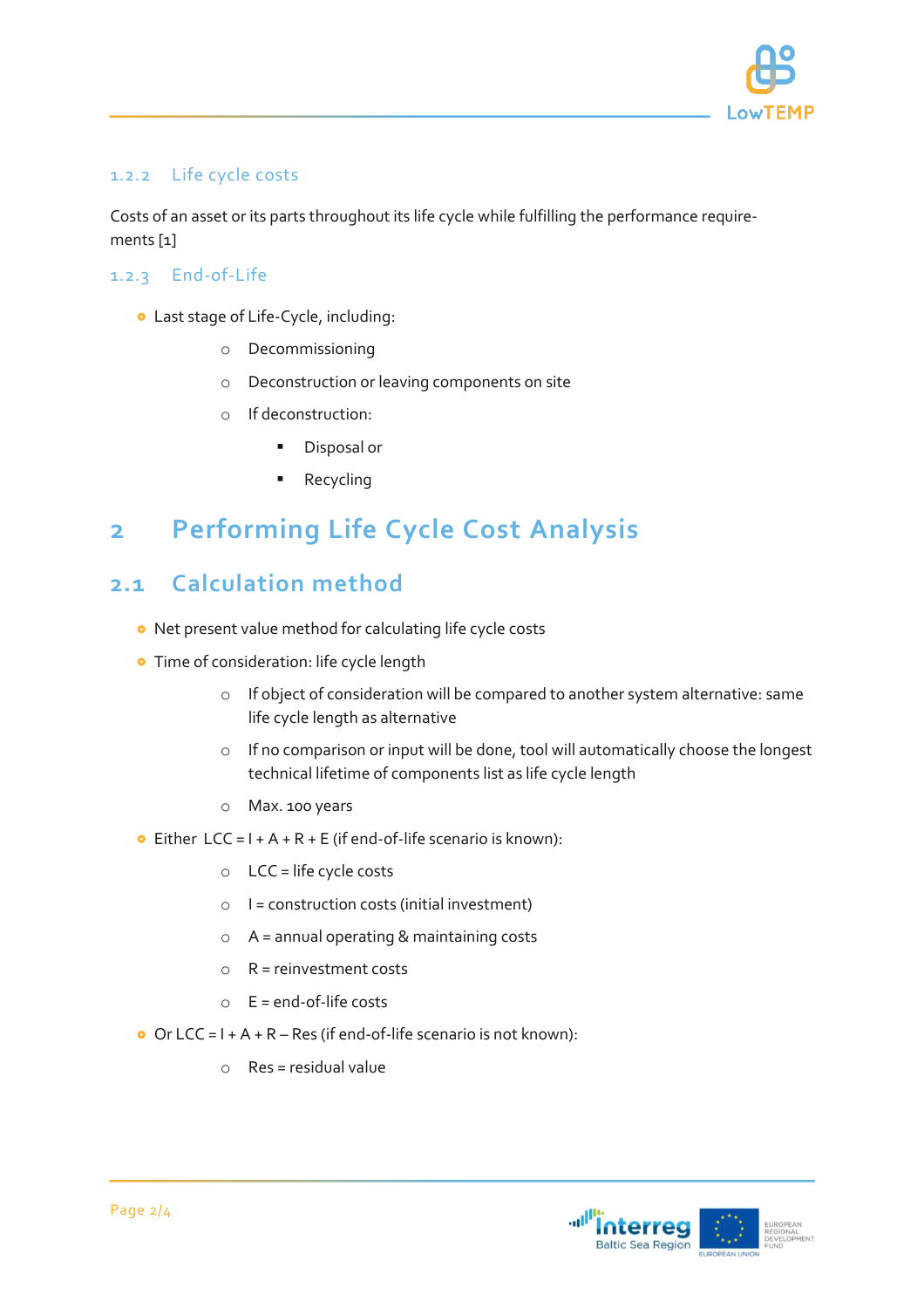

# **2.2 Needed information for calculating [2]**

- **o** Input o: general input
	- Discount rate: used for calculating the present value of the investment
	- o Optional: lengthof considered life cycle. Only needed if life cycle length is already known or comparison with system alternative with known life cycle length is known.
- **o** Input 1: construction costs
	- o Additional costs
	- o All construction parts, each with year of commissioning, specification, technical lifetime, quantity, price per unit. Optional: information on dimension / size
- **o** Input 2: operation & maintenance
	- o Costs for fuel or purchased heat: happens by selecting 1-3 heat sources. Depending on which type of heat source is selected, the tool will automatically choose a suitable type of fuel. The user has to define the purchase price of the fuel and its expected cost increase per year.
	- o General operating expenses (without fuel costs): include both costs for operating the planned project (incl. electricity, insureance, taxes) and staff costs but no costs for fuel or purchased heat. Either blanket [€] or dependent upon the value of the investment [%].
	- o Maintenance: costs per year, either blanket [€] or dependent upon the value of the investment [%], as well as the year from which the costs for maintenance shall be noticed of and the expected cost increase per year.
	- o General operating system data
		- **Hours of full utilisation of DH system per year**
		- average heat losses of DH system (transmission losses)
		- **Increase in heat capacity is necessary when heat-generating plants are** added to the DH system step by step, gradually, or when buildings (users) are not connected to the grid at the same time.
		- Allocation of distributed heat to generating plants when more than one generating plant is producing heat and its thermal efficiency (if CHPplants are in use, then the electrical efficiency as well)
- Input 3: end-of-life scenario
	- o Either consideration of residual value after end of life-cycle
	- o Or detailed information on end-of-life scenario is known for each construction part: